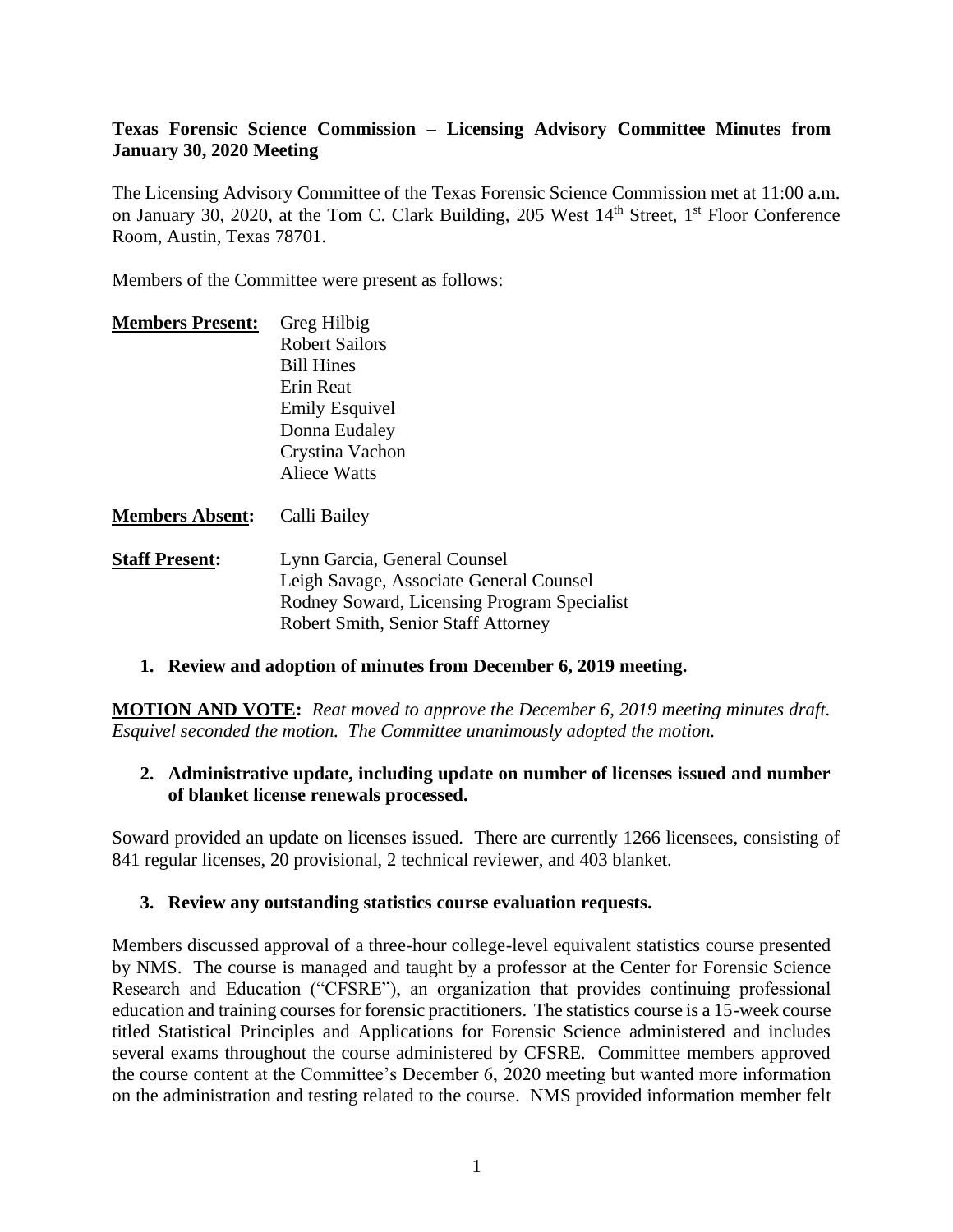was sufficient for approval of the course. A link to sign-up for the course will be provided on the Commission's website when available.

**MOTION AND VOTE:** *Reat moved to approve the content, administration and testing procedures for CFSRE's Statistical Principles and Applications for Forensic Science course as equivalent to the three-hour college-level statistics course the Commission requires for licensing candidates. Sailors seconded the motion. The Committee unanimously adopted the motion.*

### **4. Discuss and evaluate any outstanding blanket license applications; discuss proposed revisions to blanket rule; decide whether to recommend blanket licensees complete CFE requirements.**

At its December 6, 2019 meeting, the Committee developed recommendations for further changes to the outstanding blanket license rule revisions by the Commission after addressing public comments from two laboratories. At the December 6, 2019 meeting, members agreed on a proposed "*de minimis* Texas casework" method of distinguishing laboratories for qualification of blanket licensure as a more equitable method to balancing the level of oversight required for in-state and out-of-state laboratories while at the same time taking into account the necessity for outsourced forensic services for Texas law enforcement agencies. The newly recommended evaluation method eliminates the dichotomy between in-state and out-of-state crime laboratories altogether and provides for a uniform assessment of the percentage of a laboratory's involvement in Texas cases. Also at the December 6, 2019 meeting, members directed staff to develop specific parameters for meeting the *de minimus* threshold and to determine associated costs.

Garcia presented an outline describing the parameters for laboratories meeting the *de minimus*  threshold, and further, the requirements for licensure of analysts from laboratories who qualify.

The following parameters were discussed by the Committee:

- 1. Remove the distinction between Texas labs and out-of-state labs.
- 2. Extend the current one-year term to a two-year laboratory blanket license term.
- 3. Create a *de minimis* casework threshold of 10% for all laboratories, regardless of where they are physically located. If the laboratory's Texas casework constitutes less than 10% of its overall volume of casework during the five calendar years preceding the application (calculated as a rolling average), the laboratory will qualify for *de minimis* status. The evaluation will occur initially and again at each expiration of the two-year term the laboratory's blanket license is granted. In the absence of historical data, the best available data shall be used to determine whether a laboratory has exceeded or is expected to exceed the 10% *de minimis* threshold.
- 4. The *de minimis* assessment will be calculated for each laboratory site. For example, if a laboratory has national presence with various locations throughout the country, the casework calculation should be made for cases analyzed at each location.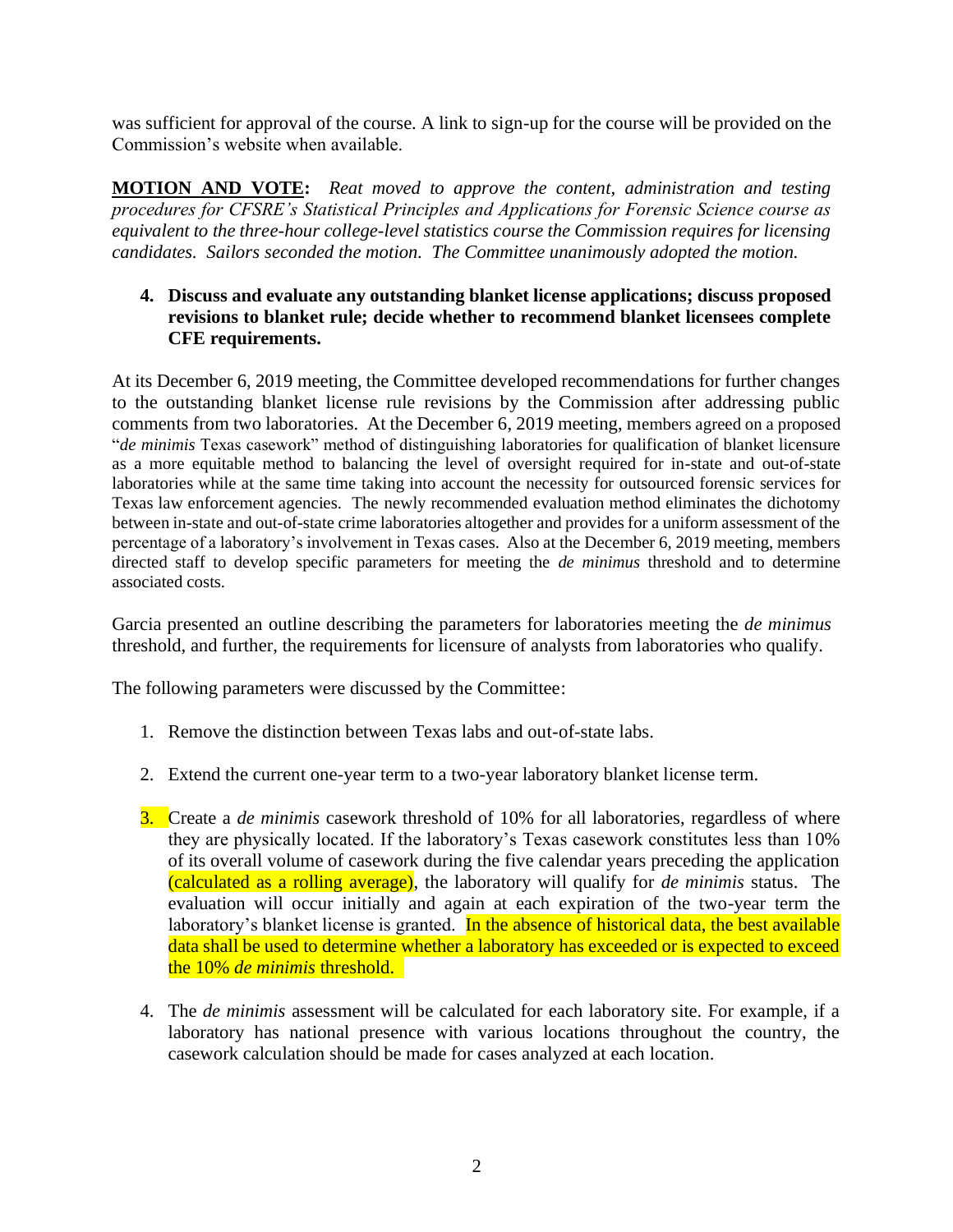5. If the laboratory's Texas casework is determined to be *de minimis,* the following rules apply:

With the exception of the "interpreting analysts" described below who will be fully licensed at the regular cost (\$220 per 2-year term), all other analysts and technicians employed by a laboratory with *de minimis* Texas casework shall be licensed under the blanket provision. (37 TAC Pt. 15 §651.203(d)). The laboratory will be required to provide the following to the Commission with respect to analysts and technicians who are licensed under this provision:

- a. A list with the name of each individual who is licensed under the blanket provision including the forensic discipline(s) for which they are qualified to perform independent casework.
- b. The sponsoring laboratory will provide a certification that:
	- i. Each person who is licensed under the blanket provision works under the supervision of a fully licensed forensic analyst when performing work for Texas criminal cases.
	- ii. Each person who is licensed under the blanket provision has read and acknowledged completion of *Brady*/Michael Morton training material, the Code of Professional Responsibility, and Evidence Handling.
	- iii. Each person who is licensed under the blanket provision has participated in the online *Brady*/Michael Morton update trainings provided by the Commission every two years. These trainings are provided at no cost to the user.
	- iv. Any failed proficiency test by an individual who is licensed under the blanket provision that is not attributable to a mistake by the proficiency test provider will be disclosed to the Commission.
	- v. Professional negligence or misconduct will be disclosed to the Commission, and the Commission will be copied on any material correspondence with the accrediting body.
	- vi. Any criminal conviction of a blanket licensee for an offense equivalent to a Texas Class B misdemeanor or above will be disclosed to the Commission.
- c. The laboratory will pay a fee of \$20 for each individual on the list of blanket licensees.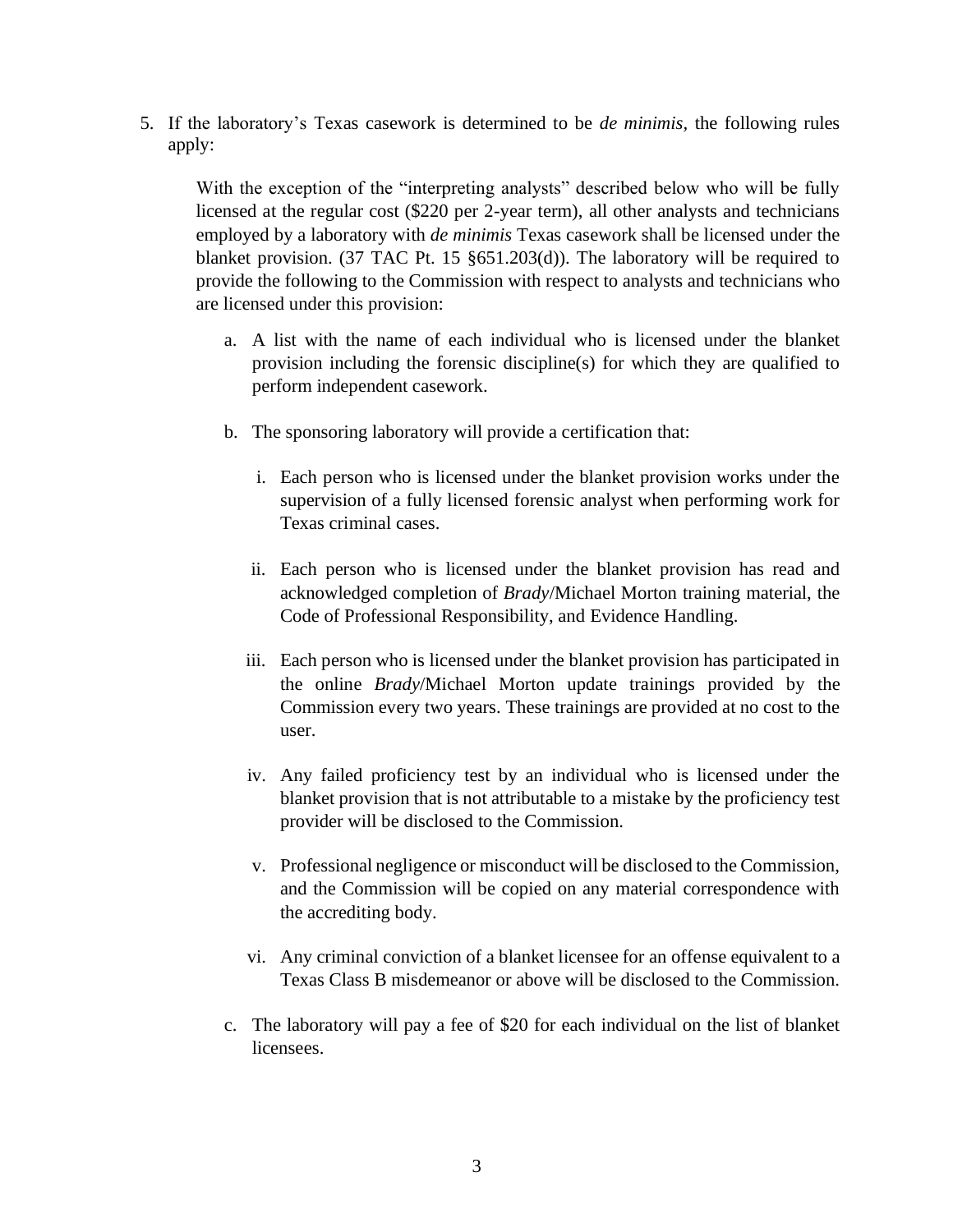d. Where the scope of a blanket licensee's work changes to include interpreting analyst activities as described below, the employing laboratory must notify the Commission of the change and the licensee must become fully licensed.

# **I. Full Licensing of Interpreting Analysts**

Laboratories that are granted *de minimis* status shall license all "interpreting analysts" under the main licensing provisions of the applicable administrative rules. (37 Tex. Admin. Code § 651.207).

However named, an "interpreting analyst" uses his or her scientific expertise and judgment to interpret data resulting from an expert examination or test and provides information to the trier of fact either by signing a report or testifying in a criminal action. Interpreting analysts have significant decision-making authority regarding the progress, evaluation and conclusion of forensic analyses and are qualified to both perform independent casework and technically review the work of other analysts. An interpreting analyst exercises judgment in casework and may be called to testify regarding the results of forensic analysis, including not only the steps involved in the physical processing of the evidence, but also the potential significance of information obtained from the examination or test. Technical reviewers who perform technical reviews of an interpreting analyst's casework are considered interpreting analysts.

Any interpreting analyst who was licensed initially under the blanket program will be required to comply with the rules that were in effect for the applicable forensic discipline(s) prior to January 1, 2019. Interpreting analysts not previously licensed will be required to comply with the rules in place at the time of application.

# **II. Blanket license for forensic analysis not widely available.**

Accredited laboratories that perform categories of analysis not commonly available in Texas may apply to the Commission for recognition of the method as fulfilling a necessary function for a Texas law enforcement agency, prosecutor, defense attorney or court. The analyst(s) who perform the uncommon analytical method on behalf of the accredited laboratory shall be blanket licensed upon recognition of the method as not widely available and necessary to ensure a public function. The request shall be reviewed and adjudicated by the Commission's presiding officer or designee. Commission staff shall issue a letter setting forth the finding upon request of the laboratory and report the decision to the Commission at the quarterly meeting immediately following the determination by the presiding officer or designee.

Members discussed the proposal drafted pursuant to the Committee's December 6, 2019 recommendations for blanket licensure. Members made additions and changes described in the motion below and highlighted in the proposal above.

**MOTION AND VOTE:** *Reat moved to recommend the proposal for full Commission adoption with the following additions/edits: 1) a statement with regard to newly established labs explaining that, in the absences of historical data, the best available data will be used to determine whether a laboratory exceeds the 10% threshold; 2) if the scope of a blanket licensed analyst changes to work covered under the interpreting analyst definition, the laboratory is obligated to notify the Commission of the change and the analyst must apply for a full forensic analyst license; 3) remove*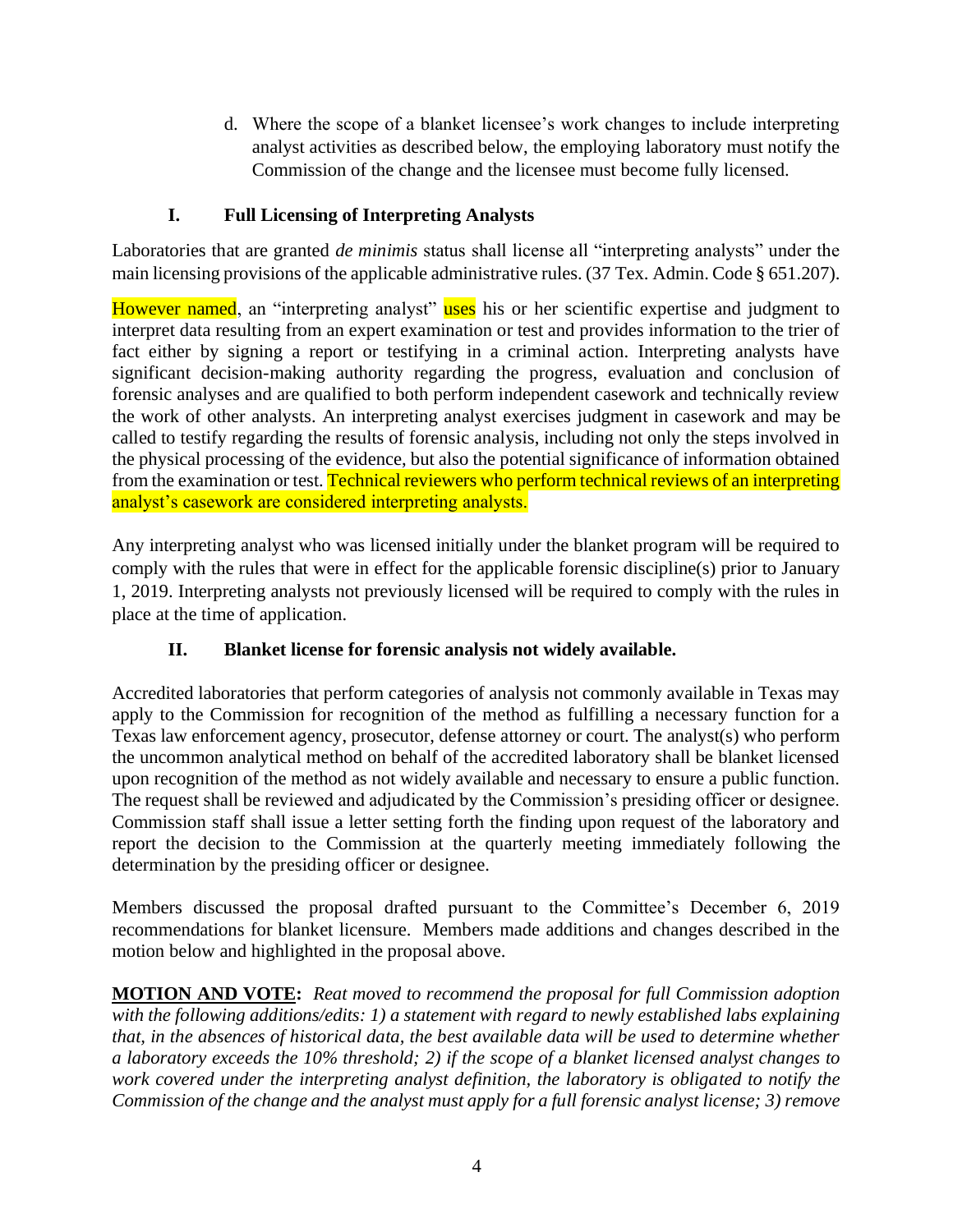*the term "deemed" licensed and replace with "blanket" licensed; 4) edits to the definition of 'interpreting analyst', including removing the word "forensic analyst" and adding the words "however named" to prevent confusion about job or employee titles in determining whether an analyst is an 'interpreting analyst'; and 5) add tech reviewers qualified to tech review the work of an interpreting analyst are also considered interpreting analysts and must be fully licensed. Sailors seconded the motion. The Committee unanimously adopted the motion.*

**5. Discuss and evaluate any outstanding continuing forensic education (CFE) requests; discuss the limit on number of hours awarded for giving and preparing a CFE presentation and other training opportunities, including but not limited to participating in an internal audit or external assessment, publication of an article or book, and training another analyst.**

Members discussed whether an internal assessor may receive CFE credit for an assessment and declined to award credit. Members discussed whether training another analyst qualifies for CFE credit and declined to award credit. Members discussed whether publication of a peer-reviewed, forensic-specific journal article qualifies for CFE credit and agreed the activity is approved for up to 10 hours of CFE credit. Members discussed whether CFE credit should be awarded for being the primary author of or otherwise making a substantial scientific contribution to a book. Members agreed that up to 15 hours of CFE credit should be awarded for authoring or otherwise making a substantial scientific contribution to a book. Members discussed whether presenting at a conference on a forensic or scientific topic and agreed to approve up to 5 hours of credit for the activity.

**MOTION AND VOTE:** *Watts moved to approve the determinations with regard to CFE in the paragraph above. Esquivel seconded the motion. The Committee unanimously adopted the motion.* 

Committee members directed staff to revise and post a chart of non-standard CFE activities approved by the Committee.

#### **6. Discuss and make recommendations on any specific coursework and minimum education requirement transcript review request.**

Members discussed whether license applicants should have to qualify with current (recently elevated) FEPAC standards for minimum coursework. Members agreed that license applicants must meet FEPAC standards for coursework and education that were in place at the time the candidate's degree was obtained.

- **7. Review outstanding licensing rules and proposed rule concepts for approval at the Commission's January 31, 2020 quarterly meeting, including:**
	- **a. Rule addressing exam eligibility for unaccredited forensic disciplines; removal of physical comparison from the Materials (Trace) categories of analysis under accreditation and licensing rules; and clarifications to provisional fees.**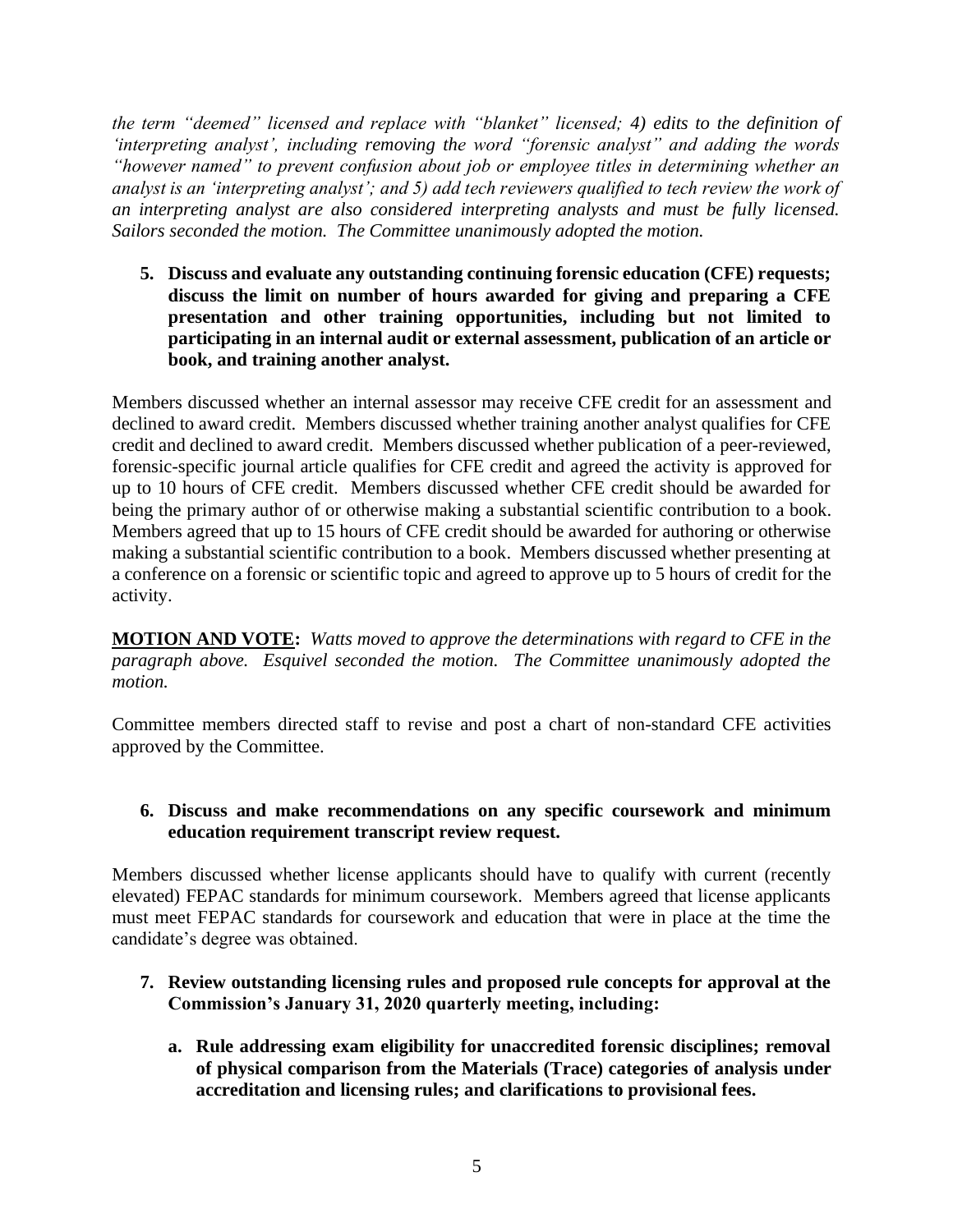- **b. Rule providing clarification for one-time provisional license; and**
- **c. Blanket rule revisions, including responses to any comments, withdrawal of initial blanket rule proposal and review of new blanket rule proposal.**
- **d. Rule addressing exception from coursework requirements for toxicology analysts who applied for a license prior to January 1, 2019 and are now adding the Seized Drugs discipline to their license.**

Savage provided a description of each rule with the exception of "c" discussed in agenda item 4. Members discussed their approval of the changes.

**MOTION AND VOTE:** *Reat moved to recommend adoption of rules a. b. and d. above. Esquivel seconded the motion. The Committee unanimously adopted the motion.*

### **8. Discuss and make recommendations regarding any Waiver Applications for Laboratory Support Personnel.**

There were no waiver applications for approval at this meeting.

#### **9. Discuss and make recommendations regarding any outstanding criminal history results.**

There were no criminal history reports to review at this meeting.

### **10. Discuss and evaluate any technical reviewer license applications.**

There were no technical reviewer applications to review at this meeting.

#### **11. Discuss and evaluate any temporary license application requests.**

There were no temporary license applications to review at this meeting.

#### **12. Discuss and evaluate any fourth exam requests.**

There were no fourth exam requests to review at this meeting.

### **13. Update on Exam Evaluation Committee progress, including status of exam questions and progress on re-recording evidence handling and root cause analysis exam study videos.**

Staff is working with the Office of Court Administration's purchasing department to finalize a contract for payment of the psychometrician review necessary for further exam development.

### **14. Update from Mandatory Legal and Professional Responsibility Training Development group.**

Garcia and Smith reviewed a PowerPoint document describing the planned content for the course